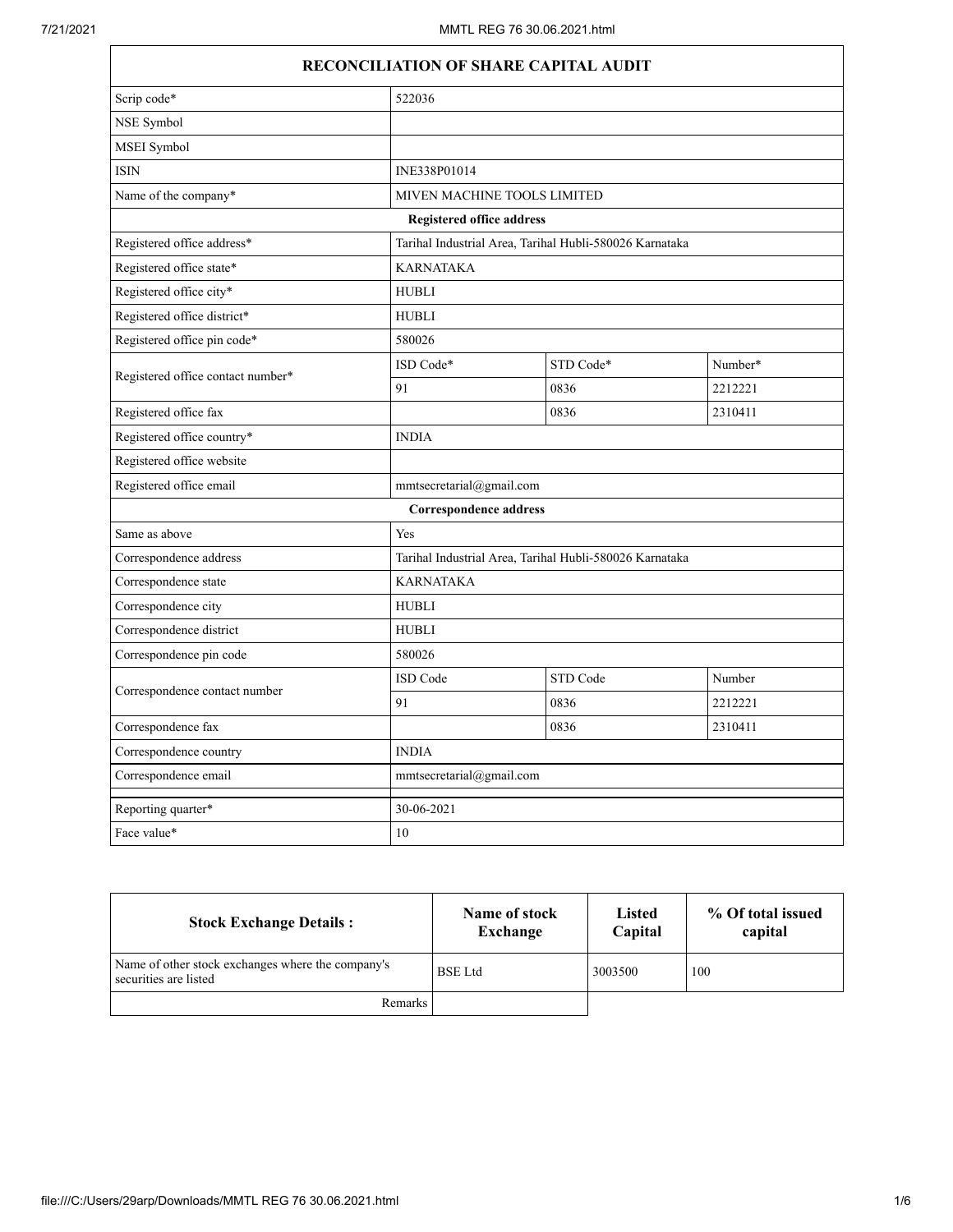| <b>Capital Details:</b>                                                           |                  |                           |
|-----------------------------------------------------------------------------------|------------------|---------------------------|
|                                                                                   | Number of shares | % Of total issued capital |
| Issued capital*                                                                   | 3003500          |                           |
| Listed capital (BSE) (As per company records)*                                    | 3003500          | 100                       |
| Held in dematerialised form in CDSL*                                              | 170997           | 5.69                      |
| Held in dematerialised form in NSDL*                                              | 2502004          | 83.3                      |
| Physical*                                                                         | 330499           | 11                        |
| Total no.of shares*                                                               | 3003500          | 100                       |
| Reasons for difference if any, Between issued capital and listed capital*         |                  |                           |
| Reasons for difference if any, Between issued capital and total number of shares* |                  |                           |
| Reasons for difference if any, Between listed capital and total number of shares* |                  |                           |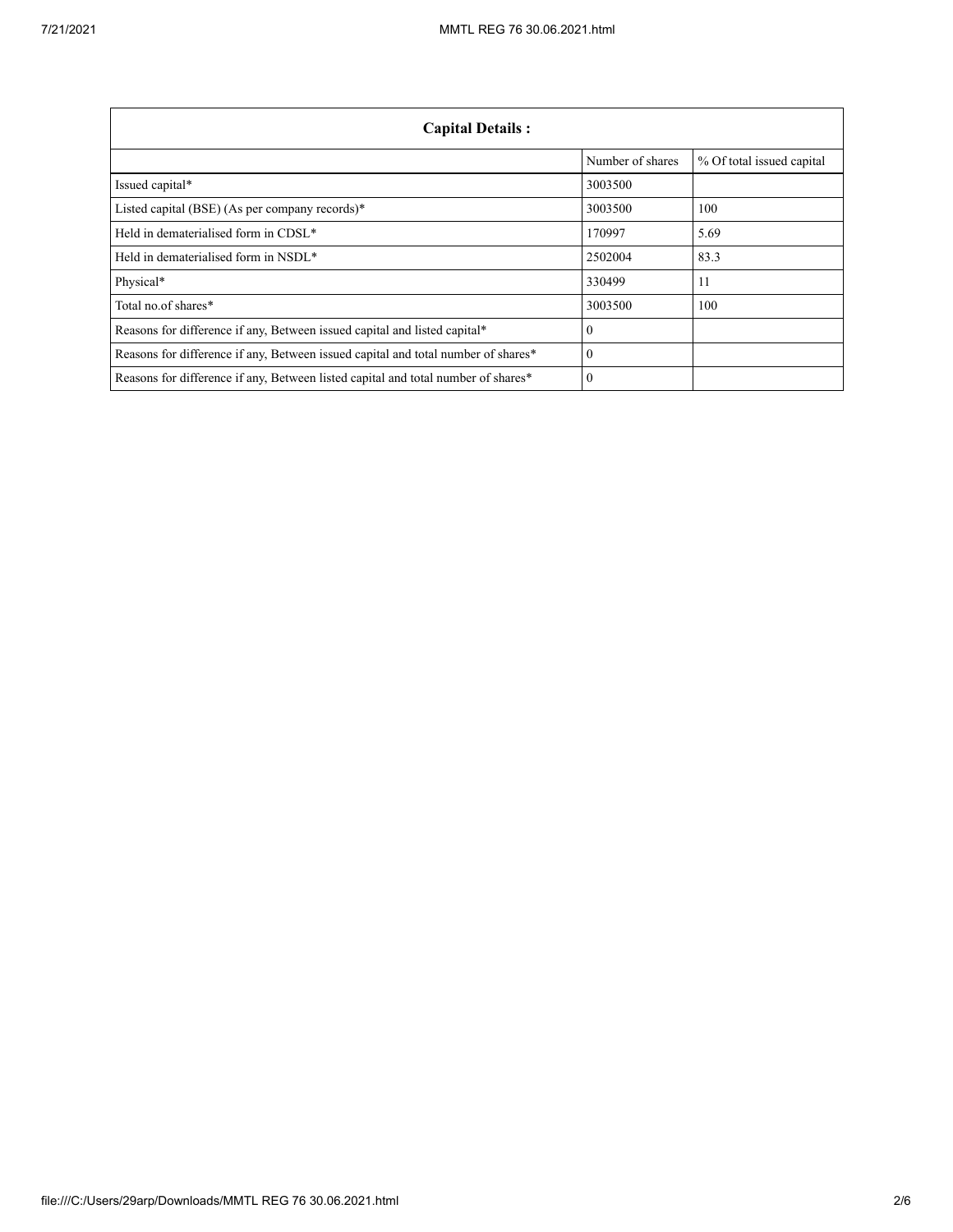**Certifying the details of changes in share capital during the quarter under consideration as per Table below :**

Whether changes during the quarter\* No

Register of members is updated\* Yes If not, Updated upto which date Reference of previous quarter with regards to excess dematerialised shares,If any. Has the company resolved the matter (excess dematerialised shares mentioned above) in the current quarter ?\* NA If not, Reason why ?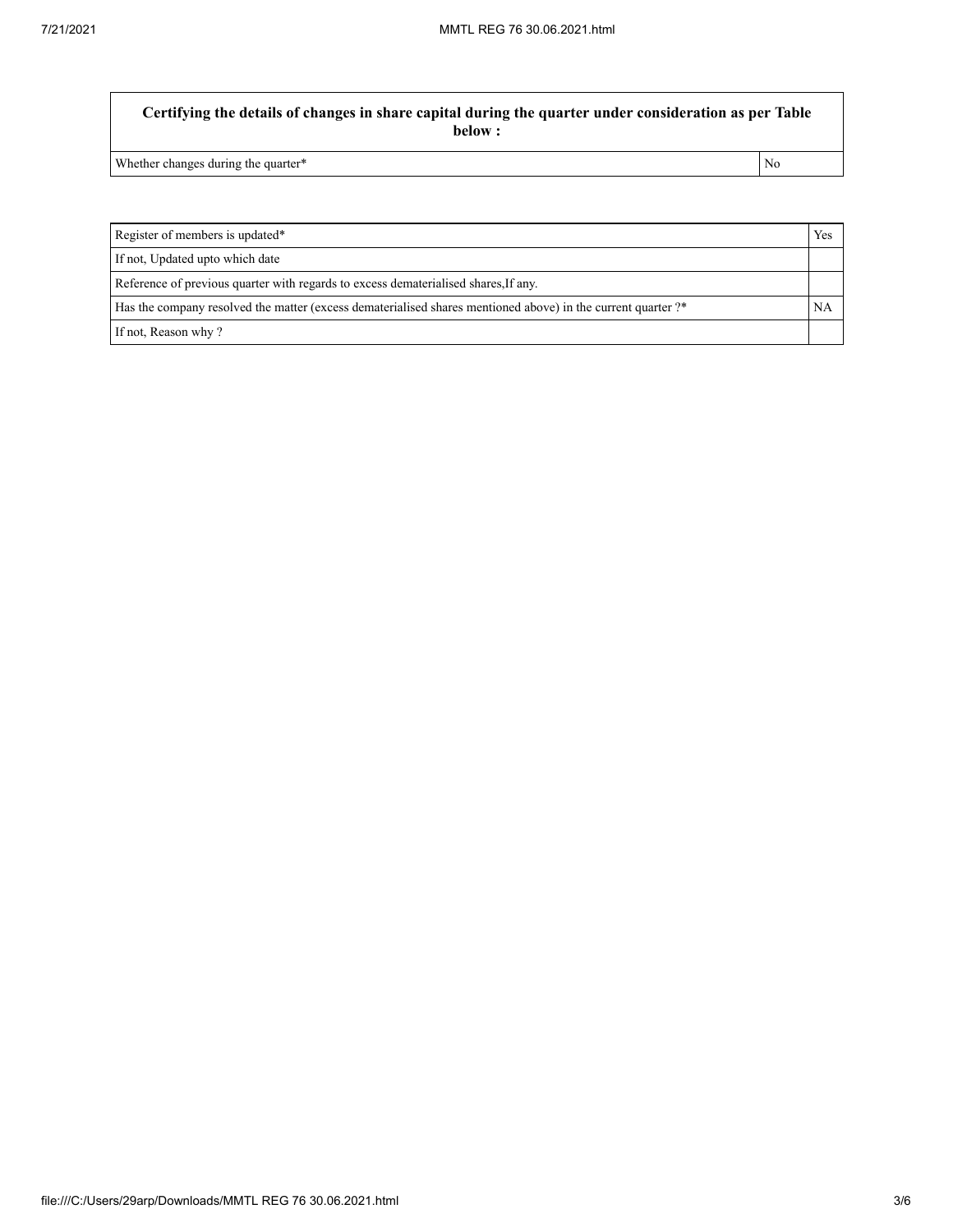$\overline{\Gamma}$ 

| Mentioned the total no.of requests, If any, confirmed after 21 days and the total no.of requests pending<br>beyond 21 days with the reasons for delay |                 |               |                   |
|-------------------------------------------------------------------------------------------------------------------------------------------------------|-----------------|---------------|-------------------|
| Total no.of demat requests                                                                                                                            | No.of requests* | No.of shares* | Reasons for delay |
| Confirmed after 21 days*                                                                                                                              |                 |               |                   |
| Pending for more than 21 days*                                                                                                                        |                 |               |                   |
| Remarks                                                                                                                                               |                 |               |                   |

| <b>Compliance Officer Details</b>                                                    |                                                    |  |
|--------------------------------------------------------------------------------------|----------------------------------------------------|--|
| Whether Compliance officer appointed                                                 | Yes                                                |  |
| Whether Qualified Company Secretary is Compliance Officer *                          | Yes                                                |  |
| Name of the compliance officer*                                                      | ARPITA RAHUL DHAKANE                               |  |
| Date of Appointment                                                                  | 25-05-2018                                         |  |
| Designation*                                                                         | COMPANY SECRETARY AND COMPLIANCE<br><b>OFFICER</b> |  |
| Membership Nos                                                                       | ACS-54201                                          |  |
| Telephone no.*                                                                       | 0836-2212221                                       |  |
| Fax no.                                                                              | 0836-2310411                                       |  |
| $E$ -mail id*                                                                        | mmtsecretarial@gmail.com                           |  |
| Whether any change in Compliance Officer during the previous 2 quarters <sup>*</sup> | No                                                 |  |
| Whether the previous Compliance Officer was Qualified Company Secretary<br>*         |                                                    |  |

٦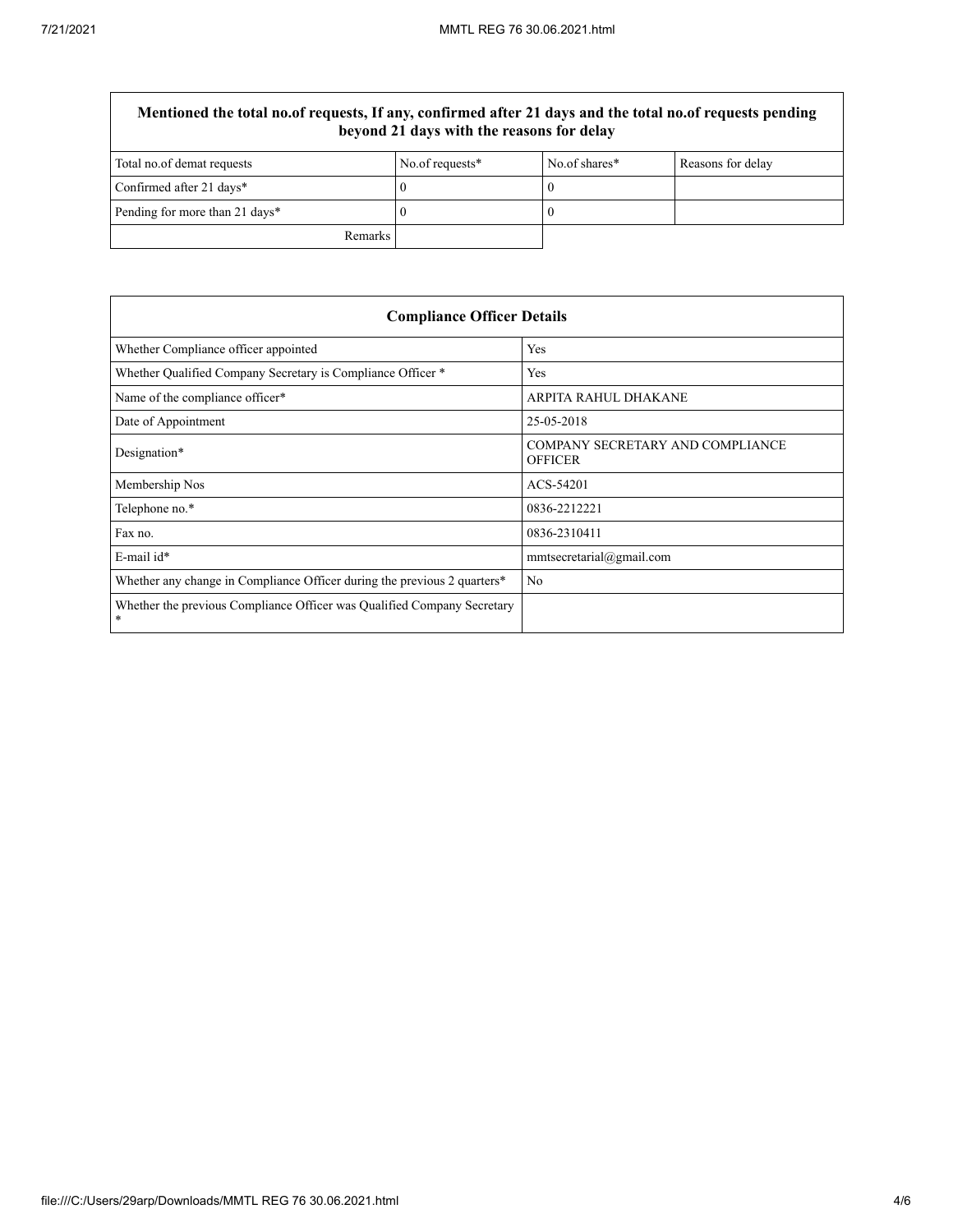| <b>Details of Previous Compliance Officer</b> |  |
|-----------------------------------------------|--|
| Previous Compliance Officer Name              |  |
| Membership Nos                                |  |
| Date of Appointment                           |  |
| Date of Cessation                             |  |